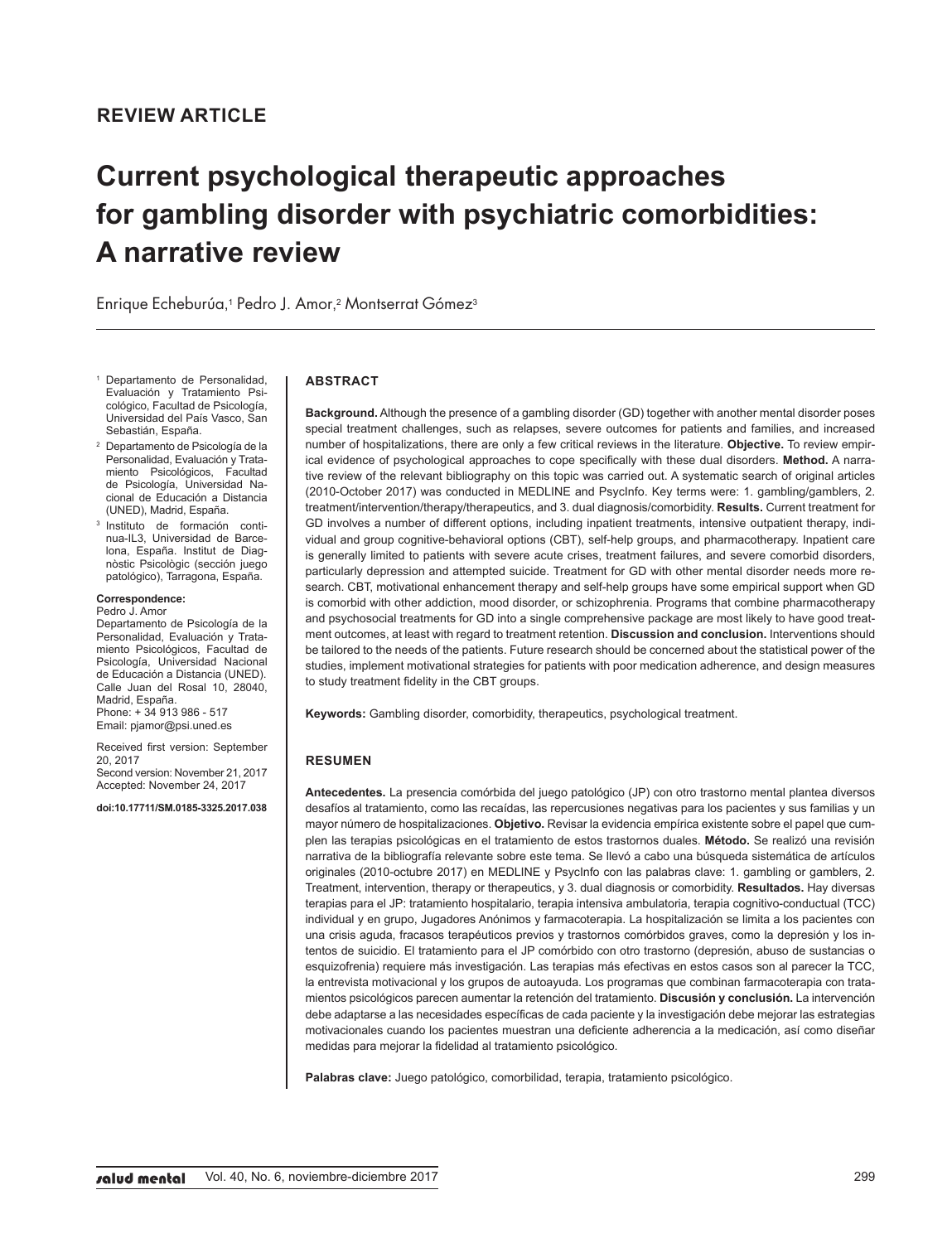# **BACKGROUND**

Gambling disorder (GD) is a relatively common and often disabling psychiatric condition characterized by intrusive urges to engage in deleterious gambling behavior in terms of time invested and money wagered, which results in significantly negative effects on gamblers daily lives and quality of life. DSM-5 criteria for gambling disorder focus on preoccupation with gambling, need to gamble increasing amounts of money, and repeated unsuccessful efforts to control gambling. Furthermore, relapse following the treatment is a common outcome (González-Ortega, Echeburúa, Corral, Polo-López, & Alberich, 2013; Kassani, Niazi, Hassanzadeh, & Menati, 2015).

The occurrence of GD varies from country to country and the measures for calculating the prevalence are not always the same. In general, about .8% - 1.5% of the adult population can be classified as probable individuals with GD while the prevalence of problem gambling is 2.5% (Kessler et al., 2008). Substance abusers and patients seeking treatment for psychological problems (e. g., anxiety and mood disorders) tend to have high rates of gambling problems (20%). In turn, individuals with GD often suffer from comorbid disorders, such as personality disorders (47.9%), mood disorders (23.1%), alcohol use disorders (21.2%), or anxiety disorders (17.6%) (Dowling et al., 2015).

Patients with dual disorders are highly prone to adverse outcomes in several domains (about 60%): increased rates of hospitalization, nonadherence to treatment and poor overall response to pharmacologic treatment (Green, Drake, Brunette, & Noordsy, 2007). Comorbid mental disorders are often undetected in individuals with GD, which can complicate their treatment (Ziedonis, Steinberg, Smelson, & Wyatt, 2009). The presence of GD and another mental disorder poses special diagnostic and treatment challenges. Thus, the personal, family and social problems of these patients increase and reduce gains of the treatment; patients may relapse or give up the therapy. Therefore, there is a need for comprehensive assessment and integrated intervention that addresses the multiple problems associated with these co-occurring disorders.

There are several reviews about the psychological treatment of GD in the literature, but there is only one mini-review about GD with different kinds of psychiatric comorbidities and with the main focus on drug treatment (Dowling, Merkouris, & Lorains, 2016). Therefore, the main aim of this research is to review existing evidence on the role of evidence-based psychological interventions for disordered gamblers with different co-occurring psychiatric disorders.

# **METHOD**

A systematic search of original articles (2010-October 2017) was conducted in MEDLINE and PsycInfo. Key terms in title, abstract and keywords were: 1. gambling or gamblers, 2. treatment, intervention, therapy, or therapeutics, and 3. dual diagnosis or comorbidity. Four hundred and eight references were found. Regarding exclusion and inclusion criteria for the searched records, case studies, dissertations, letters to the editor, and duplicate records were removed from the analysis. Finally, empirical articles and other relevant documents in this topic dealing with adult patients were taken into account (meta-analysis research or reviews). The analytic plan is based on the search of relevant publications for this topic, the selection, reading, synthesis, and exposition of the state of the art.

# **RESULTS**

## **Psychological intervention for gambling disorder**

Treatments for GD reported in the literature are quite similar to methods to treat other addictions. However, few empirically supported treatments for GD have been developed. Regarding treatment goals, complete abstinence versus moderated gambling is an issue that needs to be addressed. Both goals are necessary for different kinds of patients (Echeburúa & Fernández-Montalvo, 2005). While abstinent focused treatment programs are the best option for strictly individuals with GD, moderated gambling in a harm reduction approach may be interesting for problem gamblers.

Current treatment for GD involves a number of different options, including inpatient treatments, intensive outpatient, individual and group cognitive-behavioral options (CBT), and pharmacotherapy. Inpatient care is generally limited to patients with severe acute crises, treatment failures, and severe comorbid disorders, particularly depression and attempted suicide (Echeburúa, 2015).

#### *Behavioral and cognitive-behavioral approaches*

Behavioral approach takes into account three components of gambling behavior: antecedents (financial pressure, gambling cues, positive or negative emotions, interpersonal factors, urges to gamble), overt or covert behavior itself (coping strategies to deal with negative feelings, thinking about gambling), and consequences (autonomic arousal, opportunities to socialize, escape from personal problems, monetary gain to cope with financial loss) (Hodgins & Holub, 2007).

Behavioral therapy considers disordered gambling a learned behavior and relies on techniques such as stimulus control, systematic exposure, and skills development to reverse the learned behavior and the association between arousal and conditioned elicitors. Reduction in gambling is expected if patients can successfully develop and use alternative coping responses to deal with urges to gamble (Echeburúa, 2015).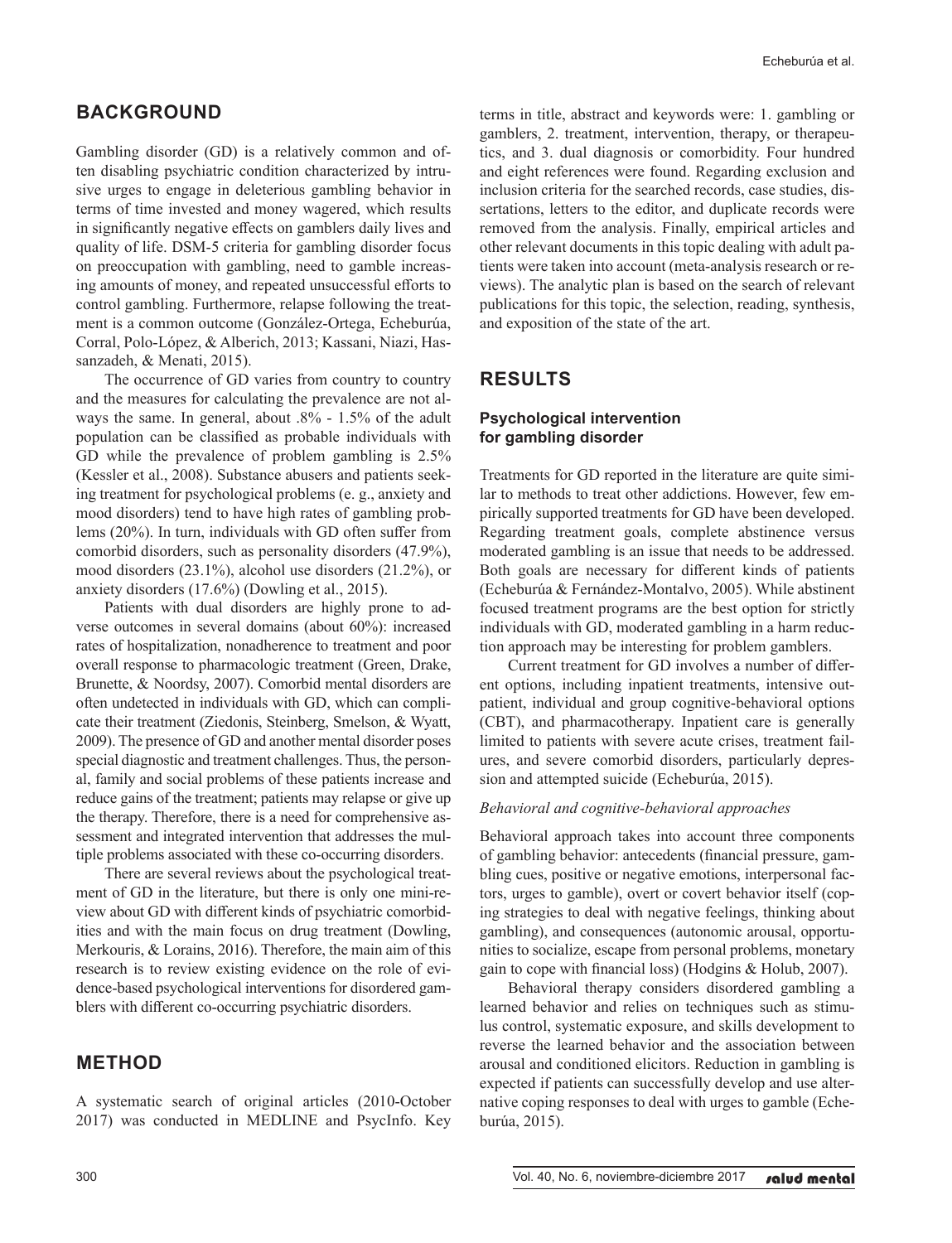Stimulus control involves limiting access to money, not visiting venues that offer gambling, and not spending time with people associated with heavy gambling. As treatment advances, the control of stimuli is fades gradually, except avoiding gambling friends. Recovering gamblers are also encouraged to meet with a financial planner, to cancel all credit cards, and to turn over control of money to another person. Self-exclusion from gambling venues can be an adjunct to treatment (Nelson, Kleschinsky, LaBrie, Kaplan, & Shaffer, 2010).

Exposure with response prevention is focused on making patients experience the desire to gamble and teach them how to resist it in a gradually more self-controlled way. The aim of systematic exposure to cues and situations of risk is to make the cues lose their power to induce urges and gambling behavior. If responses are prevented or controlled, the stimulus-response relationship will weaken. In addition, patients are taught alternative strategies to cope with their increased anxiety. This type of therapy is designed to deal with cravings and urges for gambling by increasing confidence in the ability for self-control (Echeburúa, Báez, & Fernández-Montalvo, 1996). According to the meta-analysis of Pallesen, Mitsem, Kvale, Johnsen, and Molde (2005), interventions involving developing relaxation skills, exposure to gambling cues, and direct behavioral action are effective in improving gambling urges, time and money spent, and abstinence. In addition, behavioral change is related to cognitive change after treatment.

Cognitive therapy aims to help patients challenge and overcome irrational thoughts that are believed to initiate and maintain the undesirable behavior. Patients are taught to be aware of the link among thoughts, behavior, and emotion. Many patients do not understand the concepts of probability and randomness, believing that they can exert some control over whether they win or lose. Treatment typically involves teaching patients strategies to correct their erroneous thinking by providing corrective information through education, logical discussion, or behavioral experimentation. If the erroneous perceptions and understanding of randomness in the gambler can be corrected, then the motivation to gamble should decrease dramatically. Cognitive therapy also aids gamblers in coping with urges to gamble, managing negative emotions and training in problem solving techniques (Ladouceur et al., 2001).

The more recent randomized clinical trials have focused on combined cognitive and behavioral approaches (CBT) (cognitive correction, problem solving training, and social skills training) (Jiménez-Murcia et al., 2012; Petry & Roll, 2006). Both individual and group CBT appear effective for reducing gambling. Anyway, more randomized clinical trials with bigger samples are needed to confirm the effectiveness of CBT for problem gambling (Smith, Dunn, Harvey, Battersby, & Pols, 2013).

#### *Motivational enhancement therapy*

Another approach adopted to help problem gamblers focuses on the use of short-term brief motivational enhancement therapy (MET) and telephone counseling, mailed self-help workbooks, and online resources. Brief treatment is defined as that using less professional resources or time (four or fewer sessions and sometimes one single session) than usual face-to-face interventions (typically, six to twelve sessions of therapist contact). This therapeutic modality may be an important innovation to helping people with gambling problems who fail or refuse to seek treatment in traditional therapeutic settings and may enhance patients' sense of control over their own recovery. Motivational interviewing (MI) is often a 50-minute face-to-face or telephone session that addresses the principles of MI used to build commitment to change (Yakovenko, Quigley, Hemmelgarn, Hodgins, & Ronksley, 2015).

The MI focuses on patient's intrinsic motivation for change and on patient's strengths to enhance self-efficacy. This approach has proven to be effective in the short term, at least with those with less severe gambling problems (Diskin & Hodgins 2009; Hodgins, Currie, Currie, & Fick, 2009; Yakovenko et al., 2015).

A combined motivational interviewing and CBT program applied in group or individual format, or even adapted to a web-based format (Carlbring & Smit, 2008), can improve GD behaviors, as well as gambling correlates. Moreover the addition of motivational interviewing to CBT can reduce treatment attrition and improve outcomes (Wulfert, Blanchard, Freidenberg, & Martell, 2006).

However, these motivational approaches, which are more attractive to gamblers and may result in an increase of treatment seekers, cannot be so effective with severe individuals with GD or patients with comorbid pathology. Further research is required to determine the effects of MI treatment over time and the efficacy of these programs when compared to more established CBT. Besides, the efficacy may vary based on target population (severity of pathological gambling, presence of comorbidity, etc.) and on the follow-up period after the intervention (Yakovenko et al., 2015).

#### *Self-help groups*

Gamblers Anonymous (GA) is the primary self-help group focused on an abstinence-based treatment program. GD is conceptualized as an illness which can be arrested but never cured, so people affected by this problem have a permanent predisposition for losing control over their gambling.

The therapeutic rationale for GA is that the 12-steps to recovery will lead gamblers to attain abstinence. The group format is intended to provide a sense of common purpose and understanding, emotional and spiritual support, and hope. Anonymity allows for members to feel safe in sharing openly with other members (Hodgins & Holub, 2007).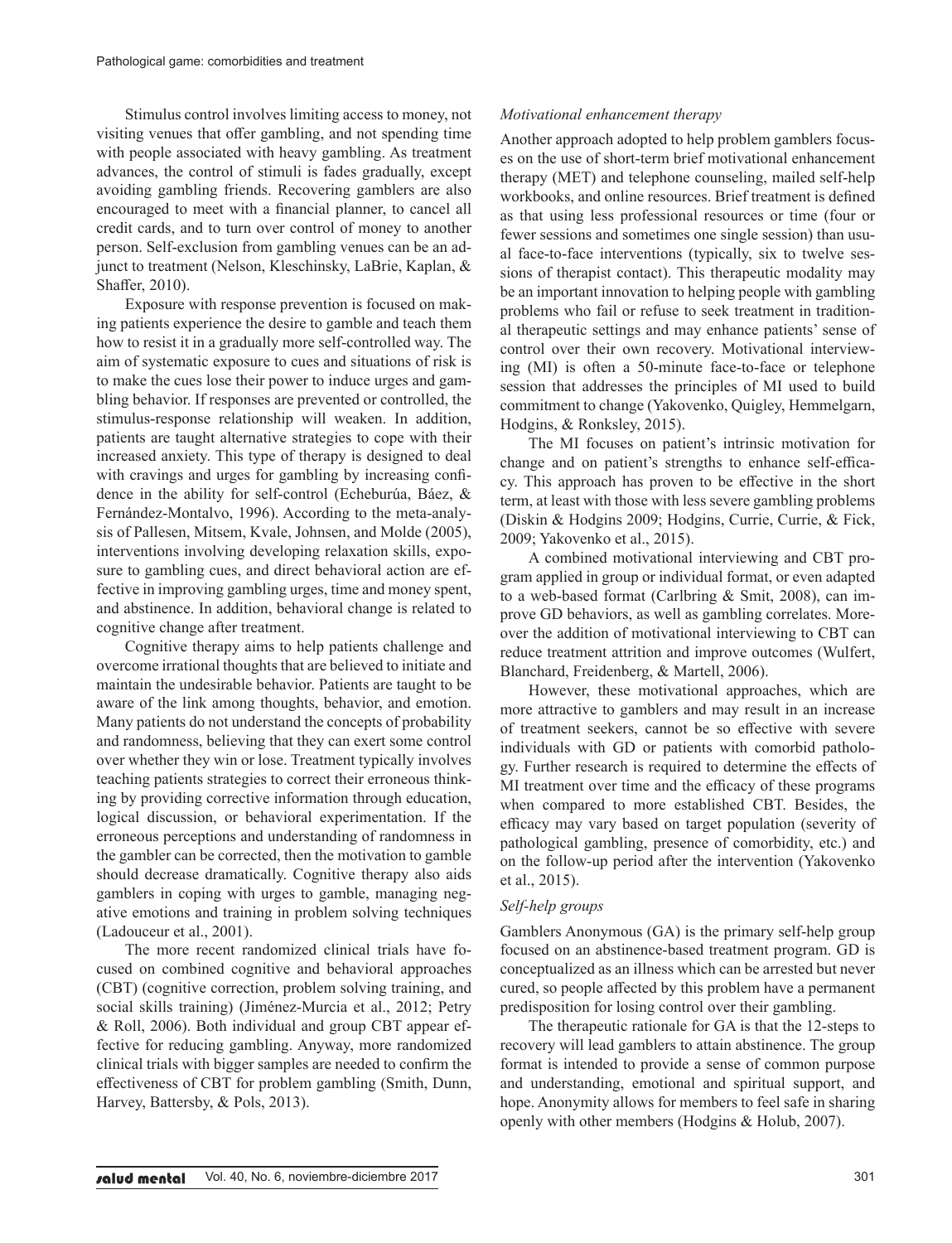The efficacy of GA has not been demonstrated in controlled studies. Relapse rates tend to be quite high. Attrition rate is also high. In some studies people attending GA have better gambling outcomes than those who do not, even though they are engaged in professional treatment concurrently (Petry & Roll, 2006).

The therapeutic effectiveness of GA has also been explored with respect to participation by the gambler's partner. There is a trend for higher abstinence rates for gamblers whose partners are present at meetings compared with gamblers whose partners do not attend.

There is a particular need for studies of the role of GA in recovery and treatment outcomes. A recent study found that there were not any differences on key gambling variables (e. g., frequency, abstinence rates, money wagered) at 12 months between a program of CBT and 12-step therapy (Toneatto & Dragonetti, 2008).

## **Treating comorbid gambling disorder and severe mental disorders**

### *Treatment of gambling disorder with affective and addictive mental disorders*

There are several studies on the efficacy of treatments when there is dual disorders, especially between GD and mood disorders or alcohol/substance abuse. Psychological treatments effective in treating comorbidity between GD and depression are CBT and imaginal desensitisation plus motivation interviewing (Dowling et al., 2016).

Pharmacological treatments, such as opioid antagonists (Grant, Kim, Hollander, & Potenza, 2008), memantine, that was associated with diminished gambling and improved cognitive flexibility (Grant, Chamberlain, Odlaug, Potenza, & Kim, 2010), citalopram (Zimmerman, Breen, & Posternak, 2002), and sustained-release lithium for bipolar spectrum disorders (Chaim, Nazar, Hollander, & Lessa, 2014; Hollander, Pallanti, Allen, Sood, & Rossi, 2005) may reinforce psychological therapy.

On the other hand, psychological approaches may be effective in treating comorbidity between GD and alcohol/ substance abuse: CBT, motivation interviewing, Internet delivered self-help CBT, 12-step therapy, solution-focused therapy, and dialectical behavior therapy (Dowling et al., 2016). In this therapeutic context, there are also positive results combining different approaches, such as MET + CBT (Petry, Rash, & Alessi, 2016).

#### *Treatment of gambling disorder with schizophrenia*

There are higher rates of pathological gambling in schizophrenic populations (between 4.7% and 10%) than in the non-schizophrenic population (1-5%) (Dowling et al., 2015; Haydock, Cowlishaw, Harvey, & Castle, 2015). These patients also have greater alcohol use severity, higher depression scores, and more outpatient mental health care utilization.

Apart from three case reports (Borras & Huguelet, 2007; Potenza & Chambers, 2001; Shonin, VanGordon, & Griffiths, 2014), there is only one controlled trial that tested the clinical effectiveness of a cognitive-behavioral program specifically adapted for individuals with GD with chronic schizophrenia, with post-treatment and 3, 6, and 12-month follow-up assessments. Adaptation of CBT for these individuals dually diagnosed with GD and chronic schizophrenia took into account several aspects: The active role of the therapist to help patients fulfil the self-reports; the presence of a co-therapist (a family or staff member) in order to enhance motivation for treatment, to encourage patients to carry out *in vivo* exposure tasks and to check information provided by patients; and the implementation of the program in the stabilization phases of the schizophrenia. This modified CBT (stimulus control and gradual *in vivo* exposure with response prevention) has proven to be an evidence-based psychosocial intervention for patients with these dual disorders (Echeburúa, Gómez, & Freixa, 2011).

In this study, individuals dually diagnosed with GD and chronic schizophrenia have benefited from medication and supportive psychological treatment to cope with GD. Thus, the improvement rate in the experimental group was 73.9% (with all patients being treatment completers), versus 19% in the control group at the 3-month follow-up.

Predicting relapse in GD in individuals with chronic schizophrenia after treatment can be useful in targeting patients for aftercare services. The therapeutic failure rate was 43% and it was associated to the age of first episode of schizophrenia, the number of episodes, and the age of onset in gambling behavior (Echeburúa, Gómez, & Freixa, 2017).

## **Future challenges**

Only a small proportion of the patients who are suffering from GD (about 6%) seek formal treatment. Natural recovery from problem gambling can occur in about 35%, but most individuals with GD report a chronic course, with symptom severity fluctuating over time (Grant & Odlaug, 2012).

For individuals with GD, treatment compliance is an issue because they are often ambivalent about giving up their gambling and altering ineffective long-standing patterns of coping. Some people do not seek treatment, some drop out after one or two sessions and some can decide to terminate treatment only after a few weeks. Motivational enhancement therapy, behavior contracts and flexible treatment goals might improve treatment compliance.

Interventions should be tailored to the needs of the patients. Substantial progress has been made in understanding the treatment of this disorder, but there is not yet research basis for matching patients to treatments according to different characteristics (e. g., subtypes of gamblers, different type of gambling or comorbid disorders). Table 1 shows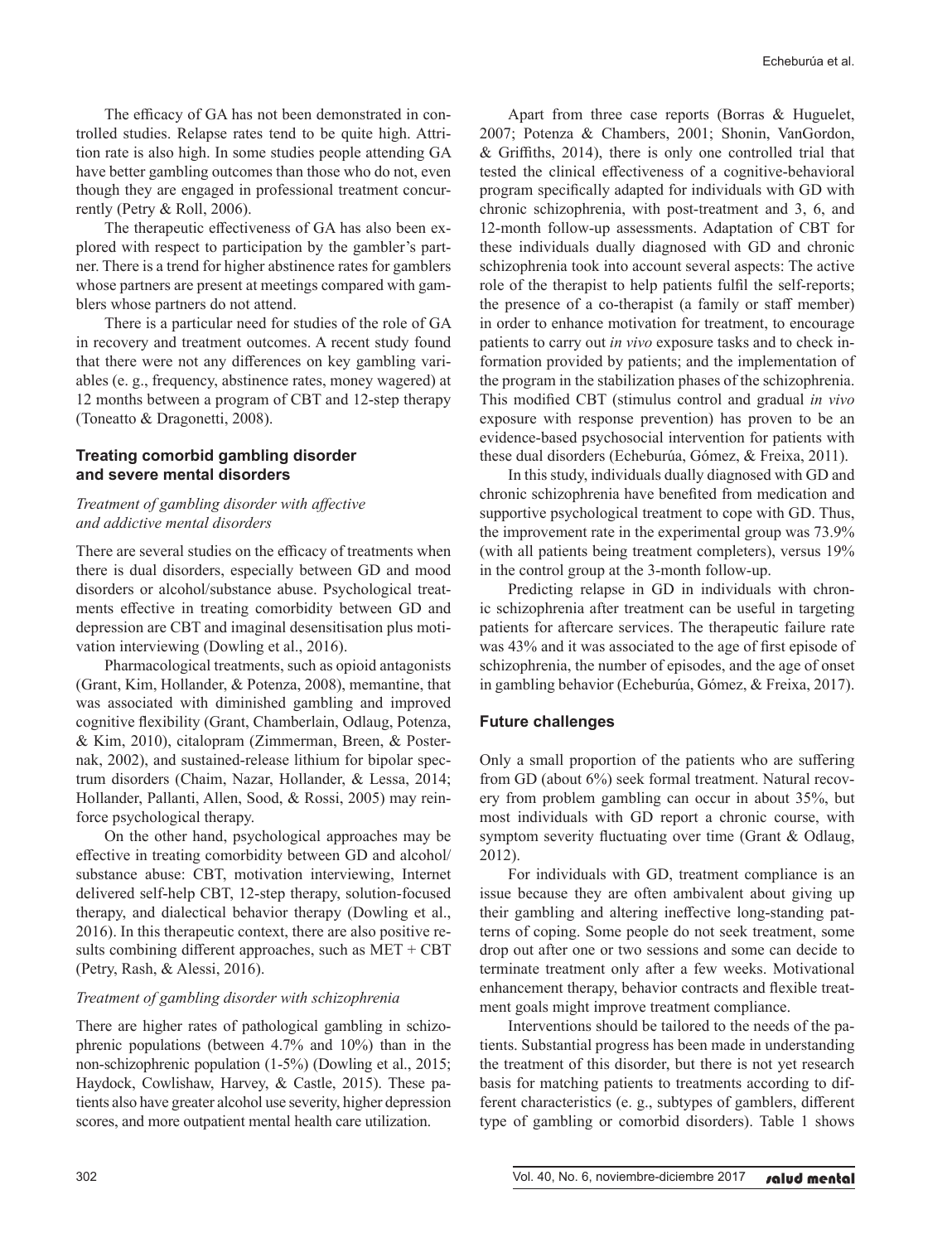| Individuals with GD Treatment |                                                                                                                                                                                                                                                                                                                                                                                                                                                                                                                                                                                                                                                                                                                                                                                                                                                                                                |
|-------------------------------|------------------------------------------------------------------------------------------------------------------------------------------------------------------------------------------------------------------------------------------------------------------------------------------------------------------------------------------------------------------------------------------------------------------------------------------------------------------------------------------------------------------------------------------------------------------------------------------------------------------------------------------------------------------------------------------------------------------------------------------------------------------------------------------------------------------------------------------------------------------------------------------------|
| Homogeneous                   | Manualized<br>$MI + CBT$ (exposure with response prevention $+$ relapse prevention)<br>Individual / group therapy                                                                                                                                                                                                                                                                                                                                                                                                                                                                                                                                                                                                                                                                                                                                                                              |
| Heterogeneous                 | Tailored<br>Subtypes of individuals with GD<br>Behaviorally conditioned problem gamblers, emotionally vulnerable or antisocial (Milosevic & Ledger-<br>wood. 2010).<br>Impulsive, obsessive-compulsive, addictive (Iancu, Lowengrub, Dembinsky, Kotler, & Dannon, 2008).<br>Personalized treatment program according to the:<br>Degree of awareness of the problem and readiness for change.<br>Pathological game: Severity of the problem, loss of control, craving, time spent playing, expenditure.<br>Comorbidity (personality, anxiety, mental disorders, alcohol/substance abuse, etc.).<br>Psychosocial consequences and degree of interference caused by the game and the other comorbid<br>disorders (couple, family, friends, workplace, gambling debts, financial or legal problems).<br>Sociodemographic characteristics (age, gender, degree of family and social support, etc.). |

Table 1 *Variables to be considered when planning treatment*

*Note*: GD = Gambling Disorder; MI = Motivational Interviewing; CBT = Cognitive Behavioral Therapy.

some variables that could be considered in order to plan the treatment in an individualized way.

In conclusion, a combination of individual, family and group therapy may be the best option, although individualization should be emphasized. Medication (e. g., ISSRs) may be needed to treat associated anxiety or depression. Anyway, our understanding of Internet gambling is still quite limited. There is no evidence-based research for treatment options regarding this topic.

# **DISCUSSION AND CONCLUSION**

Both individual and group CBT appear to be effective in the treatment of GD and its correlates (Gooding & Tarrier, 2009). Group therapy is not only just cost effective; it also enables gamblers to learn from and support each other. Individual therapy may be more suitable for those who prefer discussing life events on a one-to-one basis (Oei, Raylu, & Casey, 2010).

Virtual counseling (Internet or computerized therapy) is another treatment option for individuals with GD who may be reluctant to enter individual or group therapy.

Gambling studies should focus particularly on treatments that have manual-guided treatments. Poor specification of the therapeutic methods used hinders the replication of successful programs. Not only do therapist's manuals guide interventions, but they also facilitate the clarification of the specific contribution of particular treatment components.

Gambling behavior should be routinely investigated as part of all psychiatric assessments. Taking note of behaviors consistent with GD in individuals with severe mental disorders ‒for example, frequent missed appointments, poor medication adherence, and financial or legal problems-may

be very helpful. Honest reporting of actual gambling is most likely to occur if the clinician establishes a nonjudgmental therapeutic alliance when assessing a patient who may have a co-occurring addiction (Green et al., 2007).

Pharmacotherapy is not the primary treatment for GD; however, patients with dysphoria should be evaluated for antidepressant medication. Family therapy may be indicated in the presence of extreme family estrangement; and substance abuse counseling may be necessary for those whose addictive behavior also includes alcohol or other drug abuse. Inpatient programs for individuals with severe gambling disorder, with comorbid disorders or attempted suicide (or suicidal ideation), may be also useful (Grant & Odlaug, 2012).

There is growing evidence for the effectiveness of psychosocial interventions, such as motivational interviewing (short in duration, easy to be administered, and cost-effective) and cognitive-behavioral therapy to cope with specific needs of people with dual disorders (Yakovenko et al., 2015). However, there are serious implementation barriers related to service organization, training and the difficulties of engaging people with a severe mental disorder in treatment (Abou-Saleh, 2004).

Programs that combine pharmacotherapy and psychosocial treatments for GD into a single comprehensive package are most likely to have good treatment outcomes, at least with regard to treatment retention.

Finally, since the population of mentally ill individuals with GD is heterogeneous, it would be interesting to evaluate a patient-treatment matching strategy intended for these dual-diagnosed patients (Chen, Barnett, Sempel, & Timko, 2006).

#### **Funding**

None.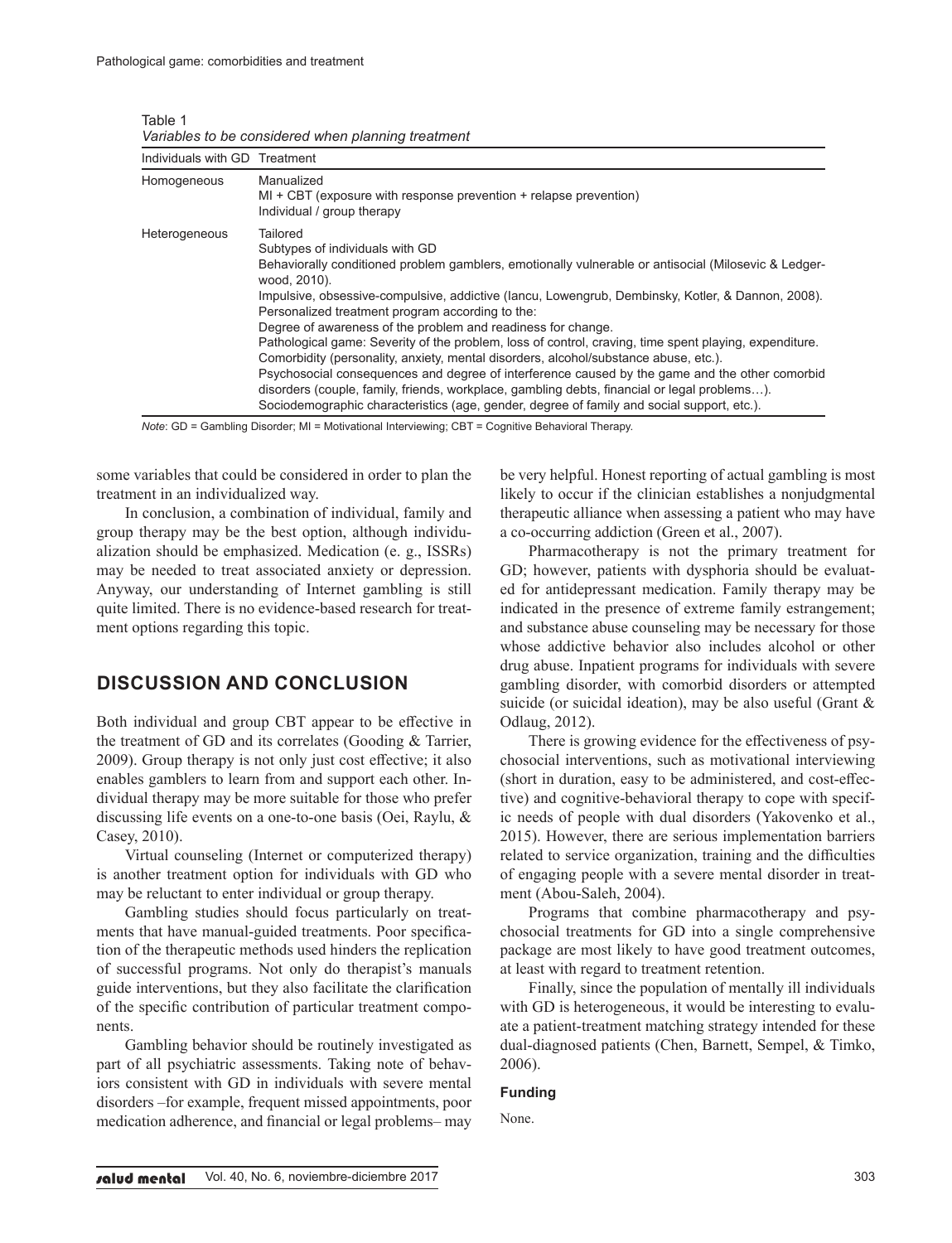#### **Conflicts of interest**

The authors declare they have no conflicts of interest.

#### **REFERENCES**

- Abou-Saleh, M. T. (2004). Dual diagnosis: management within a psychosocial context. *Advances in Psychiatric Treatment*, *10*(5), 352-360. doi: 10.1192/ apt.10.5.352
- Borras, L., & Huguelet, P. (2007). Schizophrenia and pathological gambling. *The American Journal on Addictions*, *16*(4), 269-271. doi:10.1080/10550490701389765
- Carlbring, P., & Smit, F. (2008). Randomized trial of internet-delivered self-help with telephone support for pathological gamblers. *Journal of Consulting and Clinical Psychology*, *76*(6), 1090-1094. doi:10.1037/a0013603
- Chaim, C. H., Nazar, B. P., Hollander, E., & Lessa, J. M. (2014). Pathological gambling treated with lithium: The role of assessing temperament. *Addictive Behaviors*, *39*(12), 1911-1913. doi: 10.1016/j.addbeh.2014.05.016
- Chen, S., Barnett, P. G., Sempel, J. M., & Timko, C. (2006). Outcomes and costs of matching the intensity of dual-diagnosis treatment to patients' symptom severity. *Journal of Substance Abuse Treatment*, *31*(1), 95-105. doi: 10.1016/j. jsat.2006.03.015
- Diskin, K. M., & Hodgins, D. C. (2009). A randomized controlled trial of a single session motivational intervention for concerned gamblers. *Behaviour Research and Therapy*, *47*(5), 382-388. doi: 10.1016/j.brat.2009.01.018
- Dowling, N. A., Cowlishaw, S., Jackson, A. C., Merkouris, S. S., Francis, K. L., & Christensen, D. R. (2015). Prevalence of psychiatric co-morbidity in treatment-seeking problem gamblers: A systematic review and meta-analysis. *Australian and New Zealand Journal of Psychiatry*, *49*(6), 519-539. doi: 10.1177/0004867415575774
- Dowling, N. A., Merkouris, S. S., & Lorains, F. K. (2016). Interventions for comorbid problem gambling and psychiatric disorders: Advancing a developing field of research. *Addictive Behaviors*, *58*, 21-30. doi: 10.1016/j.addbeh.2016.02.012
- Echeburúa, E., Báez, C., & Fernández-Montalvo, J. (1996). Comparative effectiveness of three therapeutic modalities in the psychological treatment of pathological gambling: Long-term outcome. *Behavioural and Cognitive Psychotherapy*, *24*(1), 51-72. doi: 10.1017/S1352465800016830
- Echeburúa, E., & Fernández-Montalvo, J. (2005). Psychological Treatment of Slot-Machine Pathological Gambling: New Perspectives. *Journal of Gambling Studies*, *21*(1), 21-26. doi: 10.1007/s10899-004-1918-6
- Echeburúa, E., Gómez, M., & Freixa, M. (2011). Cognitive-behavioural treatment of pathological gambling in individuals with chronic schizophrenia: A pilot study. *Behaviour Research and Therapy*, *49*(11), 808-814. doi: 10.1016/j. brat.2011.08.009
- Echeburúa, E. (2015). Clinical management of gambling disorder. In N. Guebaly, G. Carra, & M. Galanter (Eds.), *Textbook of Addiction Treatment: International Perspective* (vol. 3, pp. 1475-1490). Milan: Springer.
- Echeburúa, E., Gómez, M., & Freixa, M. (2017). Prediction of relapse after cognitive-behavioral treatment of gambling disorder in individuals with chronic schizophrenia: A survival analysis. *Behavior Therapy*, *48*(1), 69-75. doi: 10.1016/j.beth.2016.09.008
- González-Ortega, I., Echeburúa, E., Corral, P., Polo-López, R., & Alberich, S. (2013). Predictors of pathological gambling severity taking gender differences into account. *European Addiction Research*, *19*(3), 146-154. doi: 10.1159/000342311
- Gooding, P., & Tarrier, N. (2009). A systematic review and meta-analysis of cognitive-behavioural interventions to reduce problem gambling: Hedging our bets?. *Behaviour Research and Therapy*, *47*(7), 592-607. doi: 10.1016/j. brat.2009.04.002
- Grant, J. E., Kim, S. W., Hollander, E., & Potenza, M. N. (2008). Predicting response to opiate antagonists and placebo in the treatment of pathological gambling. *Psychopharmacology*, *200*(4), 521-527. doi: 10.1007/s00213-008-1235-3
- Grant, J. E., Chamberlain, S. R., Odlaug, B. L., Potenza, M. N., & Kim, S. W. (2010). Memantine shows promise in reducing gambling severity and cognitive inflexibility in pathological gambling: A pilot study. *Psychopharmacology*, *212*(4), 603-612. doi: 10.1007/s00213-010-1994-5
- Grant, J. E., & Odlaug, B. L. (2012). Psychosocial interventions for gambling disorders. In Increasing the odds. *What Clinicians Need to Know About Gambling Disorders* (vol. 7, pp. 38-51). Washington, DC: National Center for Responsible Gaming.
- Green, A. I., Drake, R. E., Brunette, M. F., & Noordsy, D. L. (2007). Schizophrenia and co-occurring substance use disorder. *The American Journal of Psychiatry*, *164*(3), 402-408.
- Haydock, M., Cowlishaw, S., Harvey, C., & Castle, D. (2015). Prevalence and correlates of problem gambling in people with psychotic disorders. *Comprehensive Psychiatry*, *58*, 122-129. doi: 10.1016/j.comppsych.2015.01.003
- Hodgins, D. C., & Holub, A. (2007). Treatment of Problem Gambling. In G. Smith, D. C. Hodgins, & R. J. Williams (Eds.), *Research and Measurement Issues in Gambling Studies* (pp. 372-397). Amsterdam: Elsevier.
- Hodgins, D. C., Currie, S. R., Currie, G., &, Fick, G. H. (2009). Randomized trial of brief motivational treatments for pathological gamblers: More is not necessarily better. *Journal of Consulting and Clinical Psychology*, *77*(5), 950-960. doi: 10.1037/a0016318
- Hollander, E., Pallanti, S., Allen, A., Sood, E., & Rossi, N. B. (2005). Does sustained-release lithium reduce impulsive gambling and affective instability versus placebo in pathological gamblers with bipolar spectrum disorders? *The American Journal of Psychiatry*, *162*(1), 137-145. doi: 10.1176/appi.ajp.162.1.137
- Jiménez-Murcia, S., Bove, F. I., lsrael, M., Steiger, H., Fernández-Aranda, F., Álvarez-Moya, E., … & Menchón, J. M. (2012). Cognitive-behavioral therapy for pathological gambling in Parkinson's disease: A pilot controlled study. *European Addiction Research*, *18*(6), 265-274. doi: 10.1159/000337442
- Kassani, A., Niazi, M., Hassanzadeh, J., & Menati, R. (2015). Survival analysis of drug abuse relapse in addiction treatment centers. *International Journal of High Risk Behaviors and Addiction*, *4*(3), e23402. doi: 10.5812/ijhrba.23402
- Kessler, R. C., Hwang, I., LaBrie, R., Petukhova, M., Sampson, N. A., Winters, K. C., & Schaffer, H. J. (2008). DSM-IV pathological gambling in the National Comorbidity Survey Replication. *Psychological Medicine*, *38*(9), 1351-1360. doi: 10.1017/S0033291708002900
- Ladouceur, R., Sylvain, C., Boutin, C., Lachance, S., Doucet, C., Leblond, J., & Jacques, C. (2001). Cognitive treatment of pathological gambling. *Journal of Nervous and Mental Disease*, *189*(11), 774-780.
- Nelson, S. E., Kleschinsky, J. H., LaBrie, R. A., Kaplan, S., & Shaffer, H. J. (2010). One decade of self-exclusion: Missouri casino self-excluders four to ten years after enrollment. *Journal of Gambling Studies*, *26*(1), 129-144. doi: 10.1007/ s10899-009-9157-5
- Oei, T. S., Raylu, N., & Casey, L. M. (2010). Effectiveness of group and individual formats of a combined motivational interviewing and cognitive behavioral treatment program for problem gambling: A randomized controlled trial. *Behavioural and Cognitive Psychotherapy*, *38*(2), 233-238. doi: 10.1017/ S1352465809990701
- Pallesen, S., Mitsem, M., Kvale, G., Johnsen, B., & Molde, H. (2005). Outcome of psychological treatments of pathological gambling: A review and meta-analysis. *Addiction*, *100*(10), 1412-1422. doi: 10.1111/j.1360-0443.2005.01204.x
- Petry, N. M., & Roll, J. M. (2006). Cognitive-Behavioral Treatments for Pathological Gambling. In P. Ghezzi, C. A. Lyons, M. R. Dixon, G. R. Wilson, P. Ghezzi, C. A. Lyons, ... & G. R. Wilson (Eds.), *Gambling: Behavior theory, research, and application* (pp. 249-260). Reno, NV: Context Press.
- Petry, N. M., Rash, C. J., & Alessi, S. M. (2016). A randomized controlled trial of brief interventions for problem gambling in substance abuse treatment patients. *Journal of Consulting and Clinical Psychology*, *84*(10), 874-886. doi: 10.1037/ ccp0000127
- Potenza, M. N., & Chambers, R. A. (2001). Schizophrenia and pathological gambling. *The American Journal of Psychiatry*, *158*(3), 497-498. doi: 10.1176/appi. ajp.158.3.497-a
- Shonin, E., VanGordon, W., & Griffiths, M. D. (2014). Cognitive behavioral therapy (CBT) and Meditation Awareness Training (MAT) for the treatment of co-occurring schizophrenia and pathological gambling: A case study. *International Journal of Mental Health and Addiction*, *12*(2), 181-196. doi: 10.1007/s11469- 013-9460-3
- Smith, D. P., Dunn, K. I., Harvey, P. W., Battersby, M. W., & Pols, R. G. (2013). Assessing randomised clinical trials of cognitive and exposure therapies for